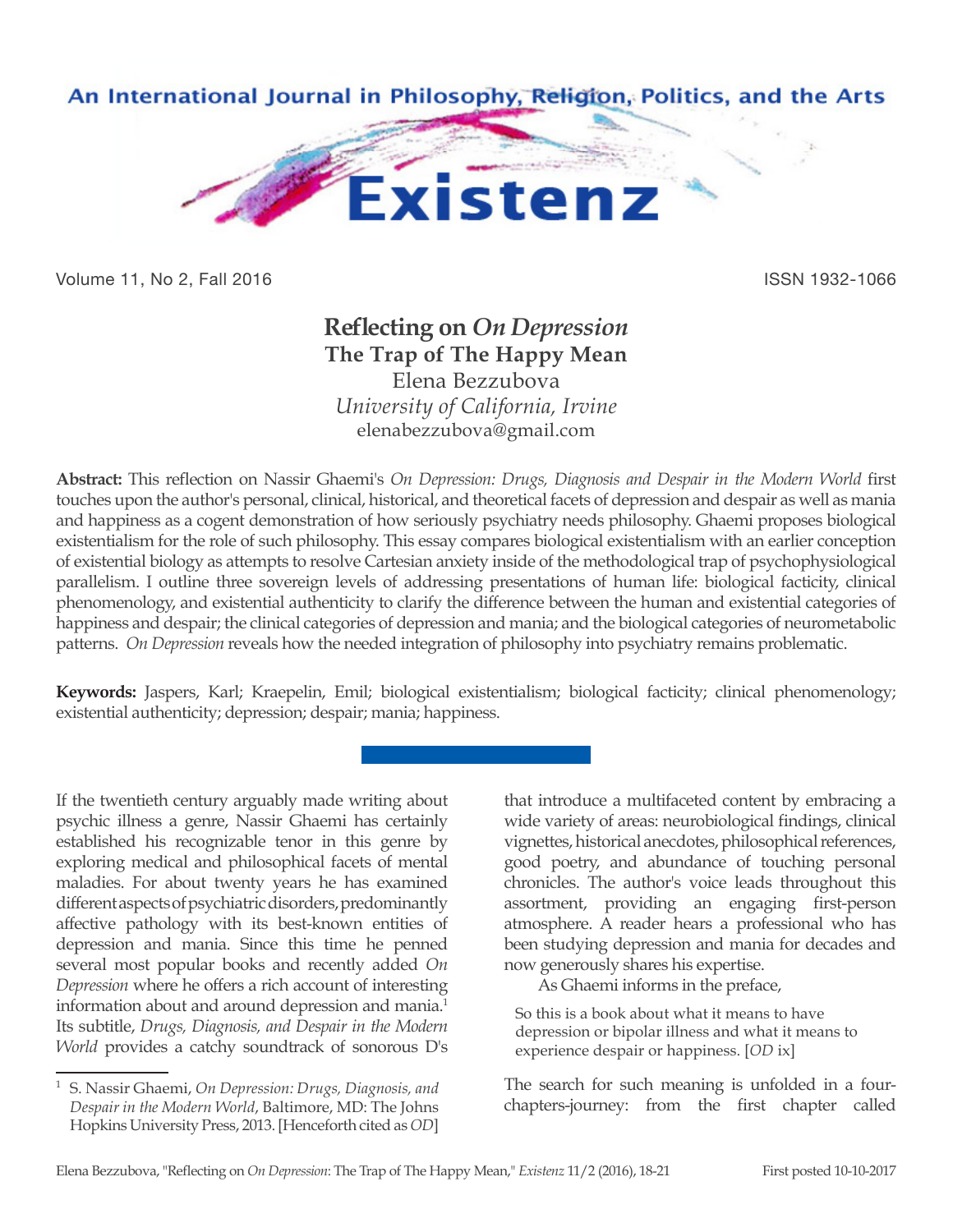*Entrance* to the last chapter called *Exit*. The author leads from the early idea of melancholia to the latest neurogenetic concepts of mood disorders, and from a medical student's first encounter with patients suffered from depression and mania to a mature clinician's meditations on despair and happiness. Along this way Ghaemi evaluates different theories and their creators. The language of these evaluations resembles verdicts. The second chapter, *Pretenders*, plainly condemns those thinkers whose ideas Ghaemi finds misleading or merely wrong. The third chapter, *Guides*, pays tribute to those scholars whose ideas Ghaemi finds inspiring and helpful.

Remarkably, both groups include equally famous founders of major schools of thinking of the twentieth century. *Guides* comprises a founder of biological psychiatry, Emil Kraepelin, and a founder of existentialism, Karl Jaspers. *Pretenders* contains another founder of existentialism Martin Heidegger, a founder of psychoanalysis Sigmund Freud, and a founder of postmodernism Michel Foucault. All of them—those who are labeled guides as well as those who are labeled pretenders—belong to a distinguished group of the brightest authentic truth-stalkers. Kraepelin's vision of mental disease as a pathology of the brain is in direct contrast with Foucault's ideas of diseases as social constructs. Some might strongly support Kraepelin, yet others would rather support Foucault. The contrast between the two corresponds with the complexity of the phenomenon under investigation: mental disorder. Certainly, the seminal ideas of Freud, Foucault, or Heidegger, as is the case of all groundbreaking ideas, are open to all forms of academic critique and polemic. A thinker could easily disagree with them or categorically deny them. However, academic critique is different from morally dismissive labeling such as "pretenders." In the case where such labeling is concerned with the giants of the last century thinking, such labeling is least expected from a seasoned physician and scholar with a record of papers on ethics and moral issues.

It is interesting that the polarization of good guides versus bad pretenders stands in a striking contrast with the dominating conciliating intonation of *On Depression*. In discussing three classical dilemmas of understanding mental pathology: the normal versus the pathological, madness versus genius, and the biological versus the cultural, Ghaemi firmly navigates toward an approach that will smoothen acute angles, reconcile and merge together frustratingly polarizing contemporary concepts of mental disorder.

This golden mean style becomes particularly convex when Ghaemi employs psychopharmacology to examine norm versus pathology and the biological versus social dilemmas. Armed by the reliability of hard science, the biological approach supports drugs to treat individuals with depression, mania, or other mental disturbances. Drugs have influence on neurochemical metabolism, which the biological approach qualifies as a reason for depression or even as essentially depression itself. The humanistic, person-centered approach considers depression as a complex human situation that cannot be reduced to brain metabolism or other biological processes. In addition, arguing with the domination of the biological approach, the humanistic approach refers to the alarming statistics of questionable benefits but dangerous side effects of these drugs. Also it points to the commercial support by powerful pharmaceutical and insurance industries, criticizing their branding of illnesses to promote drug consumption and subsidizing Big Pharma. Broadly discussing this biological versus the cultural polarization, Ghaemi offers the golden mean resolution: there is some good in both approaches.

Perhaps one of the reasons for this happy reconciliation is that Ghaemi himself has the best from both camps. A distinguished speaker for and a major grants recipient from leading pharmaceutical giants, he has been researching their products, including drugs for depression, mania, and bipolar disorders. He has held eminent positions in the psychopharmacological establishment. On the other hand, throughout his psychopharmacological career, Ghaemi has also been actively involved in the person-centered camp. He has studied philosophy, extensively written and enthusiastically lectured on philosophical and moral aspects of mood disorders. *On Depression* presents many interesting stories, anecdotes and vignettes of Ghaemi's engagement in humanistic psychiatry.

Ghaemi's elaborations on the happy marriage of the biological and the person-centered culminate in the idea of biological existentialism that he has been establishing for a few years. The very term "biological existentialism" is a happy coupling of the two different ideas of the two thinkers presented in the chapter Guides; Kraepelin for the biological psychiatry aspect, and Jaspers, the author of *General Psychopathology*, for the existential aspect.<sup>2</sup> Like an expert breeder, Ghaemi

<sup>2</sup> Karl Jaspers, *General Psychopathology, Vol. 1*, transl. J. Hoenig and Marian W. Hamilton, Baltimore, MD: The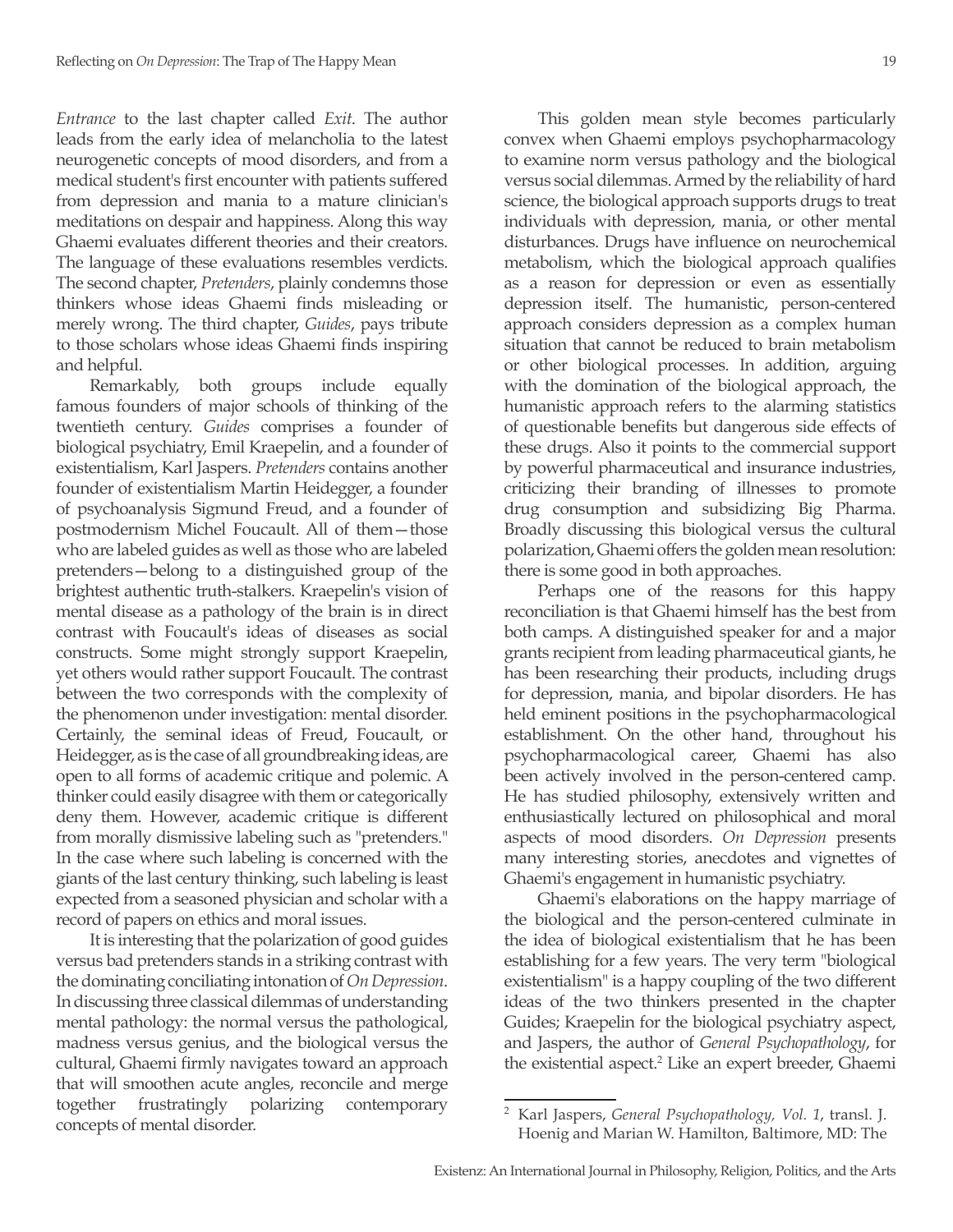binds together the biological expertise of Kraepelin with the existential emphasis of Jaspers, expecting that the resulting hybrid of biological existentialism will resolve the theoretical clash and practical tension between the camp of biological psychiatry and the camp of personcentered psychiatry. The biological existentialism suits the happy-mean-style of the book and on the first glance for a lay reader; this may feel as a comfortable resolution. What could be better than utilizing the most advanced science of biomedicine in the process of practicing patient-centered humanistic psychiatry!

However, a closer look at Ghaemi's proposal of biological existentialism shows that the author does not distinguish psychiatry as an area of mental health care and psychopathology as an area of knowledge about mental disorder. Jaspers begins his *General Psychopathology*—so appraised by Ghaemi—with a clear differentiation between these areas (*GP* 1). Psychiatry is a practice, dealing with unique individuals and their concrete practical situations: medical, legal, and so on. Psychiatry is based more on expertise than on theory. In contrast to psychiatry, psychopathology is not focusing on individuals and the particularities of their presentations. Psychopathology builds the theoretical conceptual ground for understanding mental disorder and Jaspers devotes himself to the study of psychopathology.

What Ghaemi calls biological existentialism appears to be an appropriate approach that has been traditionally considered as both complex and efficient. Psychiatric care of the individual benefits from a wellbalanced integration of pharmaceutical, psychosocial, and alternative methods of treatment. It also improves the accuracy of diagnostic procedure while avoiding disease manufacturing, which means pathologizing a normal depressive reaction.

Thinking about biological existentialism in psychopathological terms raises methodological and ontological issues. Objective materialism of biology and lived *Existenz* of existentialism present principally distant traditions of thinking. Biology thinks in terms of cause and effect determination, facts, measurement, and evidence-based methodology. Existentialism thinks in terms of thrownness, truth, experience, authenticity, and freedom. Applying Jaspers' contributions to the discussion of the difference between *erklären* and *verstehen*—biology works in the paradigm of explanation, while existentialism works in the paradigm of understanding. Biology is science; existentialism rejects the "dictatorship of science."3 Metaphorically speaking the ontological genotypes of biology and existentialism are so incompatible that their hybrid's ontological core cannot even be formed. *Existenz* is an ontologically primal ultimate process. Existence cannot be biological or neurogenetic, or nuclear, or in any way derivative; existence is existential.

Biological existentialism that merges biology and existentialism for the sake of practical reasoning comes close to eclectic pragmatism and resembles George Engel's biopsychosocial model. Both approaches— Engel's and Ghaemi's—remain inside of the Cartesian matter–consciousness trap. Rejecting the very dichotomy of matter-consciousness, existentialism liberates itself into freedom and openness and the responsibility of *Dasein*.

In addition, the meaning of the term "the biological" throughout *On Depression* and particularly in the very notion of "biological existentialism," as well as in the reference to Jaspers as "exactly such biological existentialist" (*OD* 103) is not consistent, but quite the opposite to Jaspers' interpretation of the biological in regards to biological psychiatry. Investigating the demand "for the development of a 'biological psychiatry'," Jaspers clearly states that "'biological' in this connection means an orientation to life as a whole not to any of its particular manifestations...whether somatic or psychic" (*GP* 591). Therefore, Jaspers uses "biological" as a theoretical category closed to life-being. Jaspers emphasizes that this "biological" does not have anything to do with the science of biology that consists of molecular biology, genetics, and so on. This distinction between Jaspers' theoretical biological and Ghaemi's concrete biological carries a measure of methodological clarification and is worth a long quotation:

[T]he question then arises what we are to understand by the term "*biological*." Obviously it seems not to be what the science of biology takes as its subject; that is, those ever concrete and therefore particular matters which research can explore, but rather something which philosophy of life would like to comprehend as a whole, something within which all particulars occur and from which they all derive. But this whole is no object for research, it is only an idea, a philosophical

Johns Hopkins University Press, 1997. [Henceforth cited as *GP*]

<sup>3</sup> Martin Heidegger, *Zollikon Seminars: Protocols, Conversatons, Letters*, ed. Medard Boss, transl. Franz Mayr and Richard Askay, Evanston, IL: Northwestern University Press 1987, p. 278.